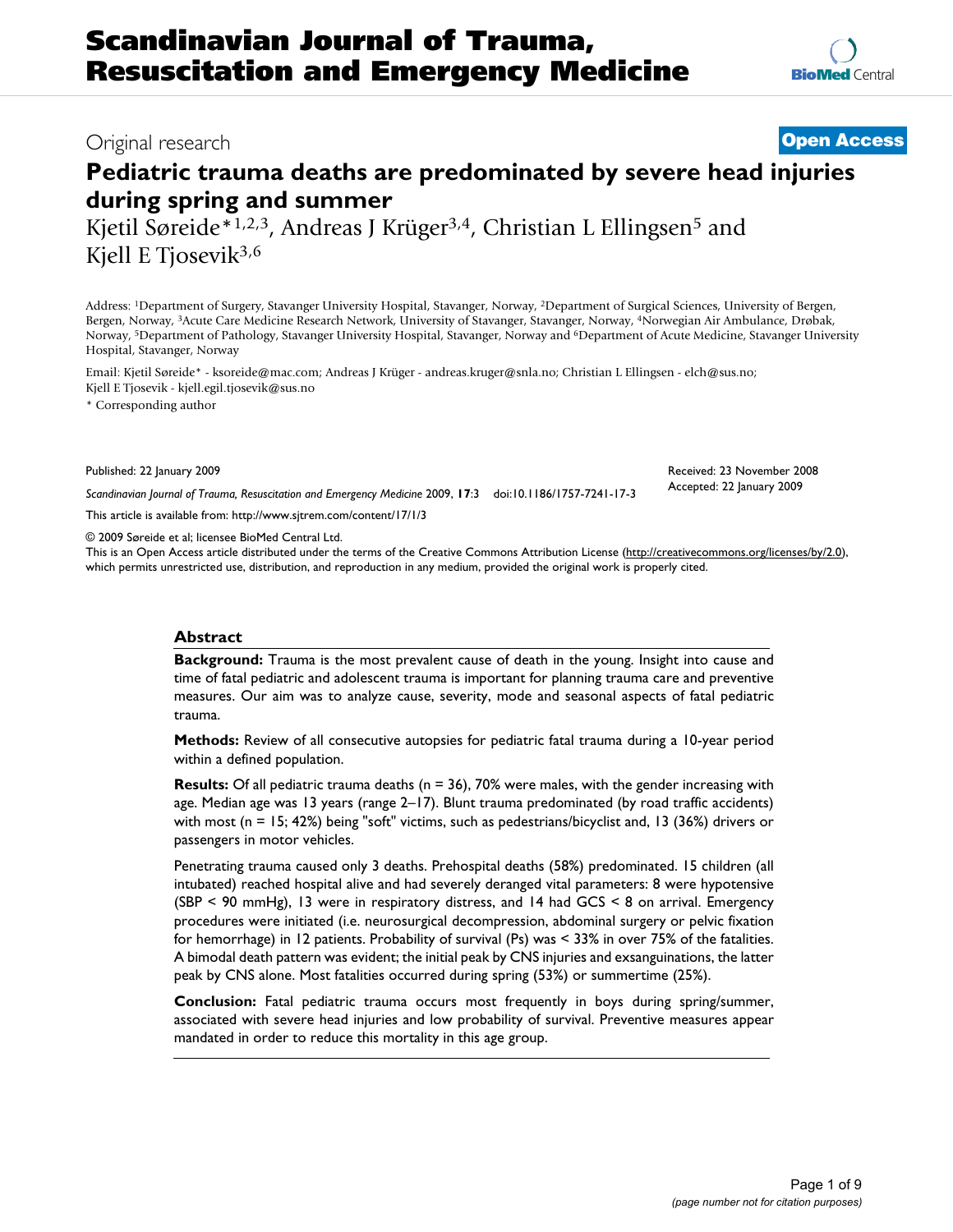## **Background**

Worldwide, injuries and violence are the leading cause of death, in particular in the young. Road traffic accidents, self-inflicted injuries and interpersonal violence are leading causes of death in age-groups < 30 years in highincome countries, and falls represent a major disease burden [1]. The same pattern of mortality is noted in small children (1–4 years) with an increasing trend in highincome countries. In the United States (fiscal year 2003), there were 14,110 deaths from injury in children less than 18 years old reported to the National Center for Injury Prevention and Control. Of these, motor vehicle and traffic-related incidents were responsible for 63% of the deaths, followed distantly by homicide, suicide and drowning. The leading cause of nonfatal injuries was falls, and of the more than 8 million nonfatal injuries receiving medical attention, more than 151,000 required hospitalization [2].

Patterns of injury and death for the general trauma population are important for trauma systems, resource and management planning [3-6]. However, children and adolescents are recognized to have a particular set of injury patterns, severity, etiology and outcomes related to major trauma [4,7-9]. For one, they may participate in risk-taking behavior and activities that may be associated with major injuries, disability or even death [10,11]. While large epidemiological studies reflect regional or national trends and distributions [7,12-14], data derived from various registries may have limitations [15], and may miss valuable details from individual assessments of fatal trauma in the young. Also, there are few studies including post-mortem examination in population-based trauma assessment overall, and particularly in the younger victims. This is likely reflecting a general reluctance to performing autopsy as it has raised controversy by its value for trauma care evaluation [16-18]. The aim of the current study was to investigate the death of children and adolescents after trauma in a defined population. In particular, we wanted to investigate mechanisms, severity, and location of injury, as well as gender differences, and temporal and seasonal distribution of fatal trauma in the young.

## **Methods and materials**

#### *Study population*

This study is based in part on a previous study on all trauma deaths in our region [3]. Aim of the current study was to investigate the deaths of children and adolescents resulting from major trauma forces and inflicted with severe anatomic injury. Thus, all traumatic deaths in victims aged < 18 years, and occurring in the Stavanger area during a 10-year period, beginning January 1st, 1996 and ending December 31<sup>st</sup>, 2005, and which underwent autopsy in our institution, were included. Patients were identified from a manual search of all autopsy records from this 10-year period. Excluded were drowning, hangings, poisonings, intoxications, and deaths exclusively caused by asphyxia with no anatomic injuries, and deaths from burn injuries.

Stavanger University Hospital (SUH) serves as the only primary trauma care facility for a mixed urban/rural population-based region of 290,000 inhabitants, and covers trauma for a wider population of approximately half a million. We have previously estimated a fatal trauma incidence of about 5–6 per 100 000 per year in those aged < 19-years in this region [3].

The prehospital emergency medicine service (EMS) system is based on paramedic-manned ambulances, in addition to an anesthesiologist-manned rapid-response car and helicopter emergency system (HEMS). The SUH has a designated trauma team, which responds within 5 minutes of activation, and is present in the trauma resuscitation room in the emergency department when the patient arrives [19]. Pediatric trauma is served by the general surgeon on-call, with pediatricians called in by priority, and intensive care initiated at a combined adult/pediatric surgical intensive care unit. Patients < 19 years of age-group represent about 20% of all trauma admissions, with the those aged 13 years or younger representing about half of the latter group (about 35 pediatric admissions/year fulfilling trauma registry criteria).

#### *Autopsies*

Autopsies were performed at the Stavanger University Hospital, Department of Pathology. Post-mortem examinations were conducted by protocol [3]. Toxicology screens (blood and urine) were routinely performed in forensic autopsies. Postmortem radiological examinations were performed in select cases only [3]. Pre- and inhospital trauma deaths within the Stavanger County jurisdiction have a high autopsy rate due to a general agreement between the Stavanger Police Department and the forensic pathologists at the hospital. Due to national legislation, all prehospital trauma deaths should normally undergo forensic examination. Thus, we believe the current material of consecutive autopsies performed over a decade to serve as a reliable representative from a population-based Norwegian region.

#### *Data collection and definitions*

Demographic data, injury pattern and severity, and physiological signs were obtained from prehospital trip charts, clinical charts, and forensic and medical autopsy records, whenever available. Systolic blood pressure (SBP), respiratory rate (RR), and Glasgow Coma Scale (GCS) were recorded on arrival in the emergency department, were applicable. To avoid missing values in physiological parameters, SBP, GCS, and RR were categorized on a five-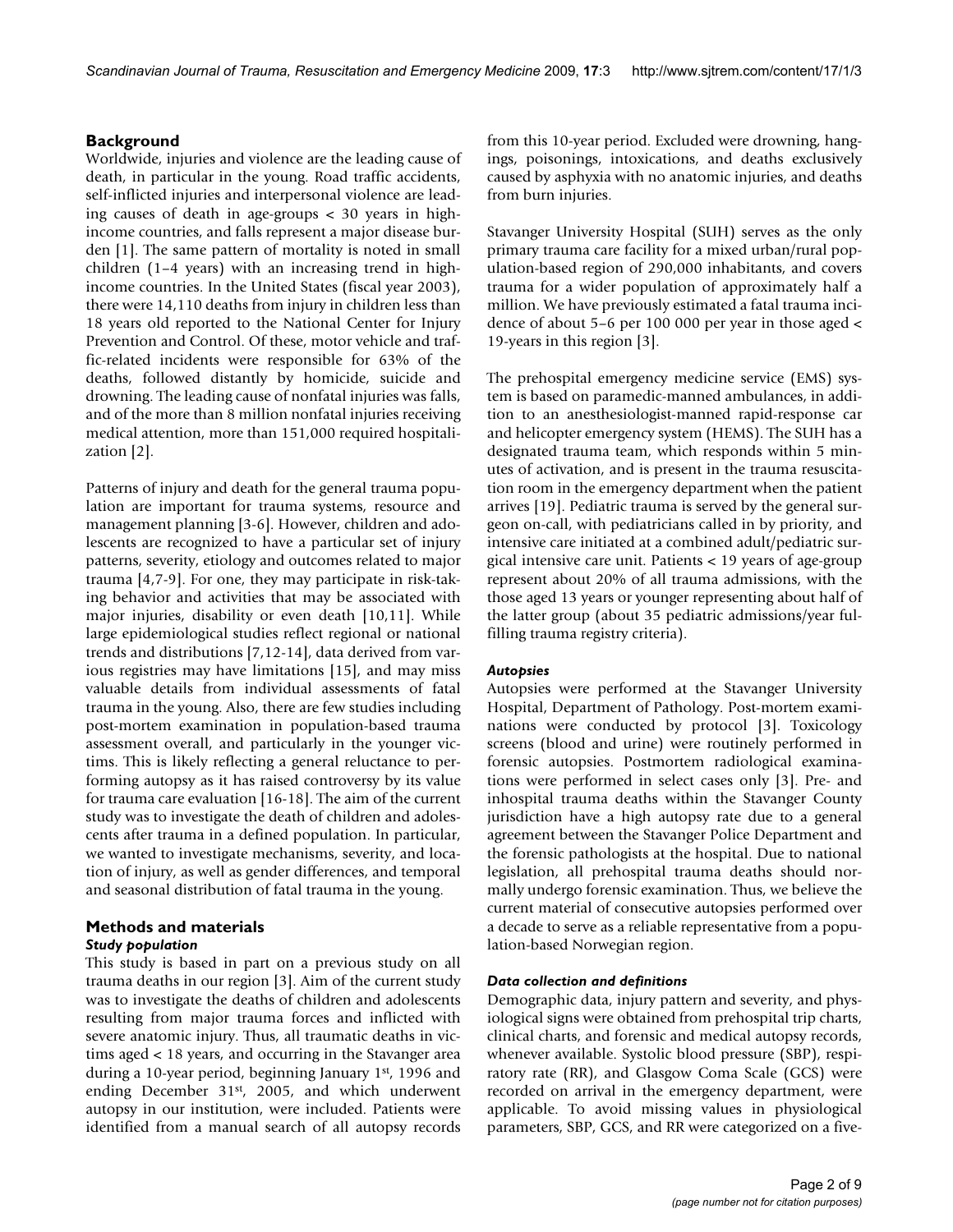point scale according to the Revised Trauma Score coded values [20]. Conservative scoring was achieved by not underscoring physiological signs if exact data were missing (i.e., if intubated, the patients' GCS were scored from pre-intubation information, or as GCS = 8 [RTS-code 2] if intubated and no other information on eye, verbal or motor response were available).

Injury severity scoring was performed by a registrar (K.S.) trained and certified in the methods by AAAM using the Abbreviated Injury Score (AIS-90, 1998 update), Revised Trauma Score (RTS), Injury Severity Score (ISS), New Injury Severity Score (NISS), and calculation of probability of survival  $(P_s)$  for in-hospital deaths using the TRISS methodology [21-24].

Location of death was either prehospital or in-hospital. Temporal distribution was analyzed according to different time-intervals, as previously defined and reported [3,6]. Season of death was defined as Winter (December through February), Spring (March through May), Summer (June through August) and Fall (September through November).

The cause of death was defined as, either "central nervous system" (CNS), or "exsanguination", or "multiorgan failure syndrome" (MOFS) according to previously stated criteria [3,6].

#### *Statistical analysis*

Statistical analysis was performed using SPSS version 13.0 (SPSS Inc., Chicago, USA). Comparison between continuous variables was performed with non-parametric Mann-Whitney U test. The Fischer's exact test was used for categorical data. All statistical tests were two-tailed, and significance level set at *P* < 0.05.

#### **Results**

During the 10-year period, there were 36 autopsies performed for pediatric and adolescent deaths following trauma. Boys made up the majority of victims  $(n = 25)$ ; 70%), with demographics given in table 1. For those aged ≤13 years the number of girls almost equaled that of boys (8 girls vs. 11 boys), while the gender difference was more evident, although not statistically significant, in those aged  $14-17$  years (3 girls vs. 14 boys;  $P = 0.16$ ).

#### *Location and temporal distribution*

Two of the 21 prehospital deaths succumbed during transport to hospital, and 15 (42%) reached the hospital alive before death. No significant difference in age (mean age of 11.6 yrs vs 10.8 yrs;  $p = 0.34$ ) was noted between pre- and inhospital deaths, but statistically significant differences in ISS (mean ISS of 61.7 vs 39.6;  $p = 0.003$ ), and NISS (mean NISS 65.7 vs 54.3; $p = 0.01$ ) were demonstrated.

|                        |               | P-value* |
|------------------------|---------------|----------|
| Age, median (range)    | $13(2-17)$    | 0.82     |
| Location of death      |               |          |
| Prehospital            | 21 (58%)      | 0.47     |
| On-scene               | 19            |          |
| Transport              | $\mathfrak z$ |          |
| Inhospital             | 15 (42%)      |          |
| Mechanism of injury    |               |          |
| Road traffic accidents | 28 (78%)      | 0.084    |
| Falls                  | 4(11%)        |          |
| Violence               | 4(11%)        |          |
| ISS, median (IQR)      | 53 (33–75)    | 0.89     |
| NISS, median (IQR)     | 66 (52–75)    | 0.59     |
| Cause of death         |               |          |
| <b>CNS</b>             | 29 (81%)      | 0.99     |
| Exanguination          | 7 (19%)       |          |
| <b>MOF</b>             | 0             |          |
|                        |               |          |

**Table 1: Characteristics of pediatric fatal trauma**

\* for difference among genders

A bimodal temporal death pattern was evident from the time from injury to death distribution (figure 1). Blunt mechanism was demonstrated in the majority (n = 33; 92%) of the victims, with no statistically significant differences between genders ( $P = 0.54$ ), and penetrating trauma in only 3 children (8%), all of which were boys. Of the latter, all 3 were self-intentional handgun injuries and directed at the head, and only 1 reached the hospital alive. All 3 occurred during winter and fall. Road traffic accidents (RTA) caused the majority of blunt trauma, with most (n = 15; 42%) being "soft" victims, such as pedestrians/bicyclist and, 13 (36%) drivers or passengers in motor vehicles.

#### *Cause of death*

CNS prevailed as the most frequent mode of death, and exsanguinations accounted for only 19% of deaths overall (2 of 11 girls; 5 of 25 boys). No child died of multiorgan failure.

#### *Toxicology screen*

Of the 36 victims, 22 (61%) were screened for drug abuse, of which 17 (77%) tested negative for alcohol, benzodiazepines, cannabis, and amphetamines. 5 screens were positive (23% of all tested; or 14% of all victims); for alcohol in two girls and one boy, and two boys tested positive for cannabis. All positive tests were found in those  $\geq 15$ years of age, with only 6 patients ≤14 years of age tested.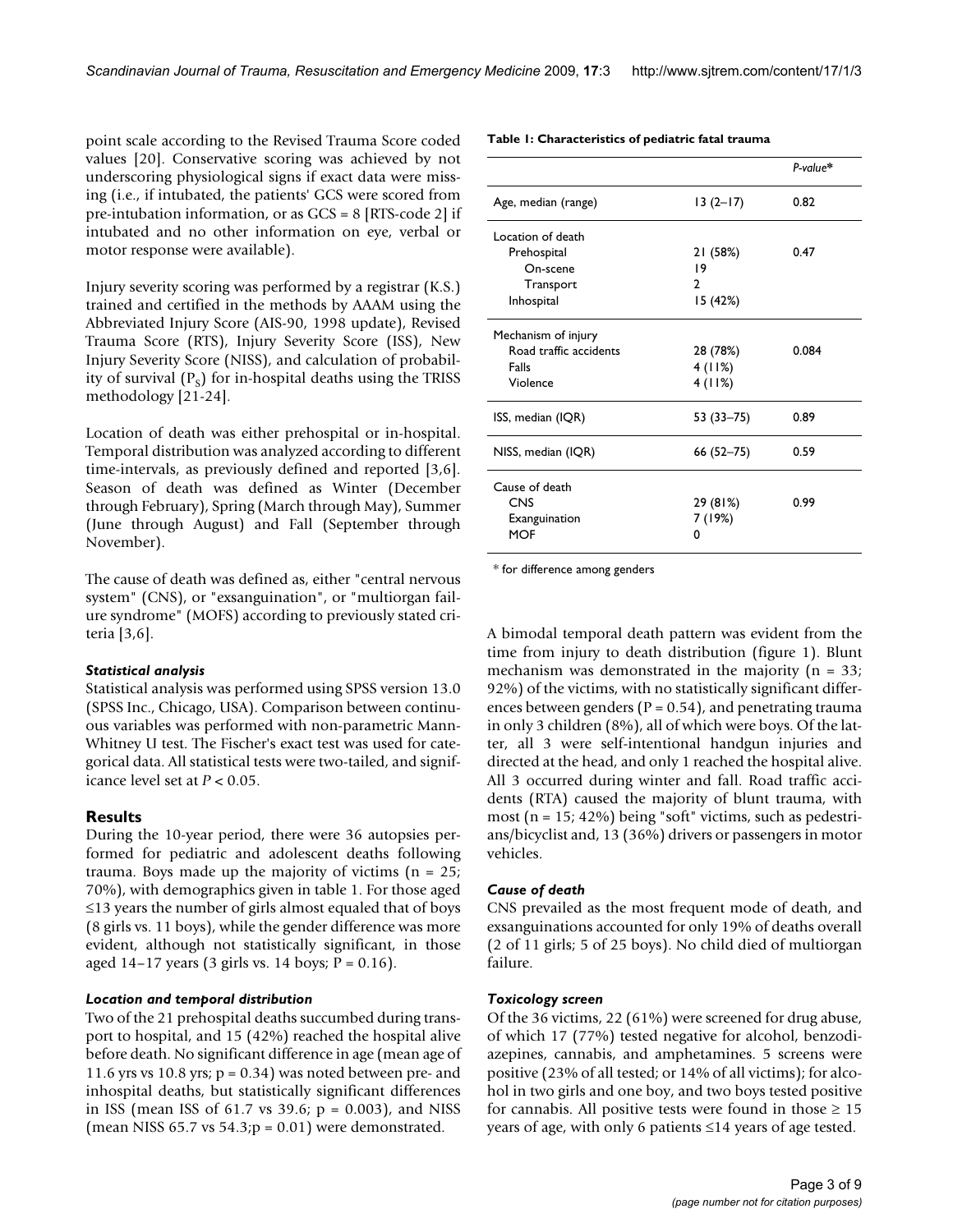

# Figure 1

**Temporal distribution of pediatric trauma deaths**. Depicted is a bimodal temporal death distribution caused by early and late deaths from central nervous system (CNS) trauma.

#### *Seasonal trends*

The majority (75%) of fatal pediatric trauma occurred during spring and summertime (figure 2).

#### *Anatomical distribution and number of severe injuries*

A total number of 196 severe injuries (defined as any AIS ≥ 3) were documented in 36 children and adolescents, for median number of 5 severe injuries per child, with a range of 1–15. Distribution and number of severe to fatal injuries are given for the three most important body regions in figure 3. In 14 children an ISS of 75 was scored (and in 16 for  $NISS = 75$ ).

#### *Vital signs*

Of the 15 patients (6 girls, 9 boys) reaching hospital before death, 8 were hypotensive (SBP < 90 mmHg), 13 were in respiratory distress (RR < 10 or > 29/min), and 14 had GCS  $\leq$ 8 on arrival, of which 11 had GCS = 3. Distribution of SBP and RR on arrival is given in figure 4. Seven of the children with GCS = 8 were also hypotensive. For the 15 patients arriving to hospital, 11 had head/neck injuries with AIS-score  $\geq$  5, six had thoracic injuries with AIS of  $\geq 4$ , and 4 had abdominal injuries of AIS of  $\geq 4$ .

The majority had very poor probability of survival (median Ps of 24%; IQR 5.8–33.5%), with only 1 having  $Ps > 50\%$ . Median RTS was 2.49 (range 0–5.03). The emergency procedures performed for life-saving intent are listed in table 2.

## **Discussion**

Traumatic injury is the leading cause of death in children after infancy. The leading causes of childhood injury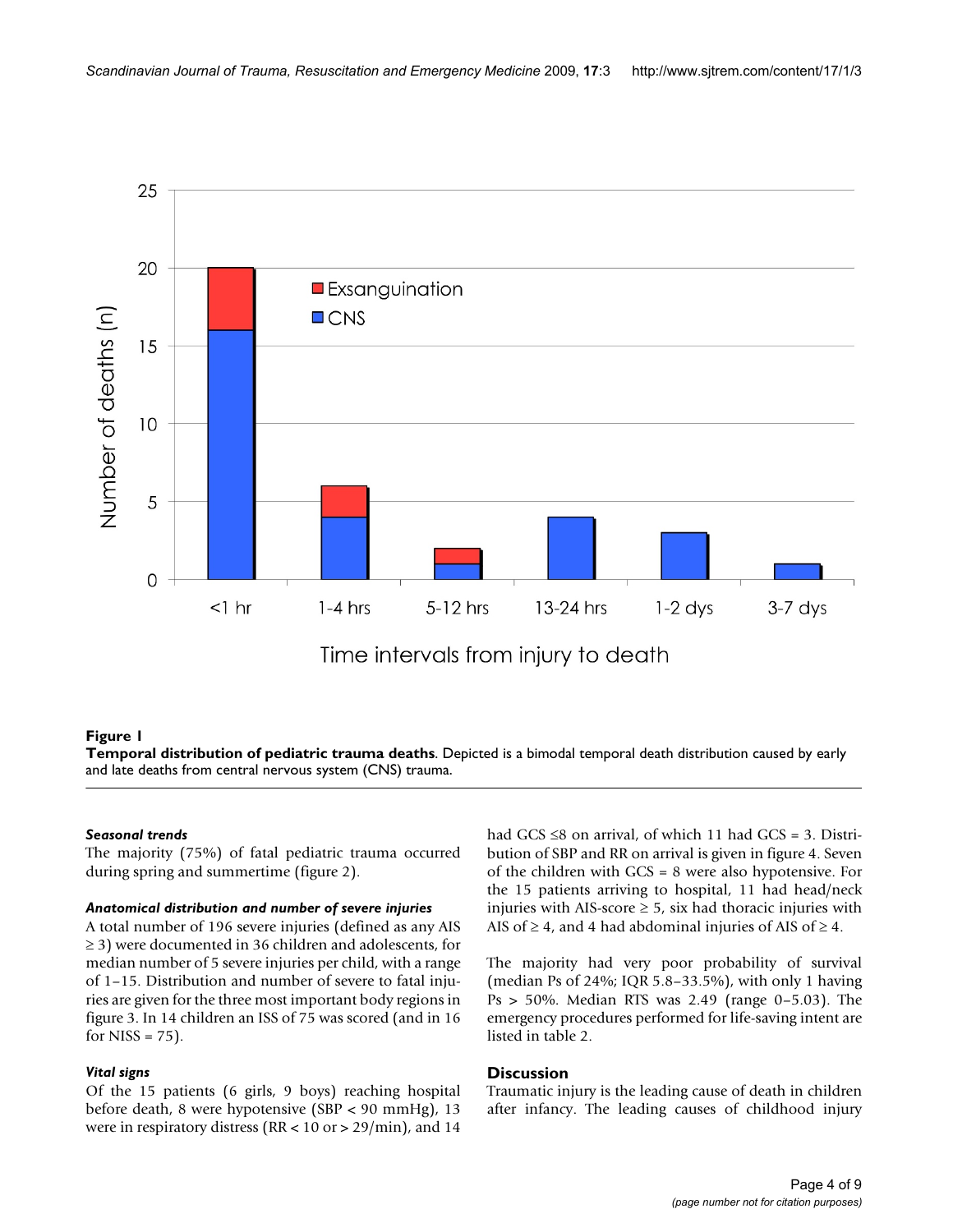



deaths are motor vehicle crashes, submersion injury, homicide, suicide, and fires [7].

This retrospective study of a consecutive autopsy series from a defined population in southwestern Norway shows fatal pediatric and adolescent trauma to consist of severely injured patients, with the majority of fatal injuries sustained to the head or to vital torso organs, with no, or only extremely poor, chances for survival for most victims. This is substantiated through the very high incidence of severe injuries, the location of these in the head/neck region, the number of very high ISS/NISS scores, and deranged physiology on arrival.

Limitations to the study, besides the retrospective design, is the exclusion of burns and other non-traumatic related causes of death (drowning, hanging, poisoning) which are often reported together with trauma-related deaths. However, we wanted to specifically focus on traumamechanisms resulting in anatomic injuries associated with a fatal outcome. Also, while this study was based on a very high autopsy rate in our region, some children with fatal trauma might have been missed when they became organ donors, as donors are often not undergoing additional autopsy (as the operative notes made after organ harvesting are usually regarded as a "partial autopsy report"). Thus, some children with isolated, severe head injuries may have missed the inclusion in this study. This would, however, have skewed the conclusion in an even stronger direction of our present finding of the head injury predominance.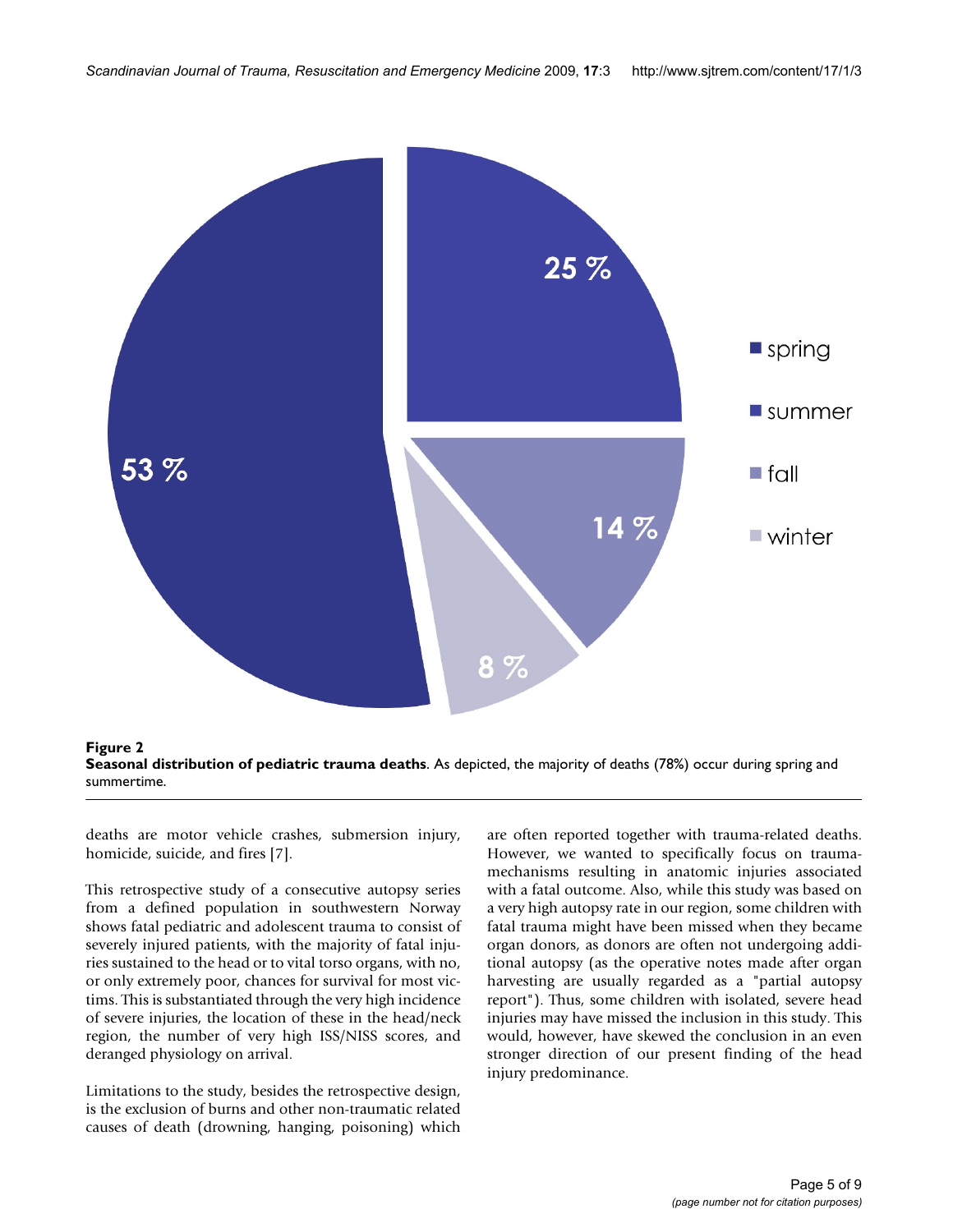

Distribution of severe to fa **Figure 3** tal injuries in 36 children according to body region **Distribution of severe to fatal injuries in 36 children according to body region**.

As the numbers are small, statistical analysis should be interpreted cautiously, and statistics merely serve as an analytical adjunct to the clinical impressions in this study.

The role of head injuries is in line with other populationbased investigations [9]. The importance of road traffic accidents is in line with previous reports from other areas [7,8,13,25]. Obviously it emphasizes the importance of preventive measures in this age group, as the potential for interventional or life-saving procedures for these injuries appear futile, although initiated in an attempt to save lives [26]. The pattern of injury mechanism concurs with that reported by WHO [1]. As such, the road traffic safety appears crucial for reducing the number of deaths in the young. The extrapolated estimate of about 700 pediatric trauma admissions fulfilling trauma registry criteria during the study period gives an estimated death incidence of 5,1% overall, or about 2% for inhospital deaths, which is higher than that reported for rural pediatric trauma in the US, but equals national statistics for inhospital deaths [9].

According to Norwegian national statistics (fiscal year of 2004) there are more than 2,550 deaths caused by external trauma in Norway each year. About 150 (6%) are reported in those aged < 19 years [14]. Male deaths predominate (1.6 times) over that of female deaths, with the largest gender difference in those aged 15–19 years (male: female-ratio of 2.7), and an near-equal distribution in those aged  $\leq$ 14 years (boys: girls ratio of 1.2) [14]. The gender distribution is in accordance with the results obtained in this study.

However, in a previous report we showed that the age group < 19 years represent short of 20% of all traumarelated deaths within a defined population [3], thus questioning the validity of the Norwegian national Cause of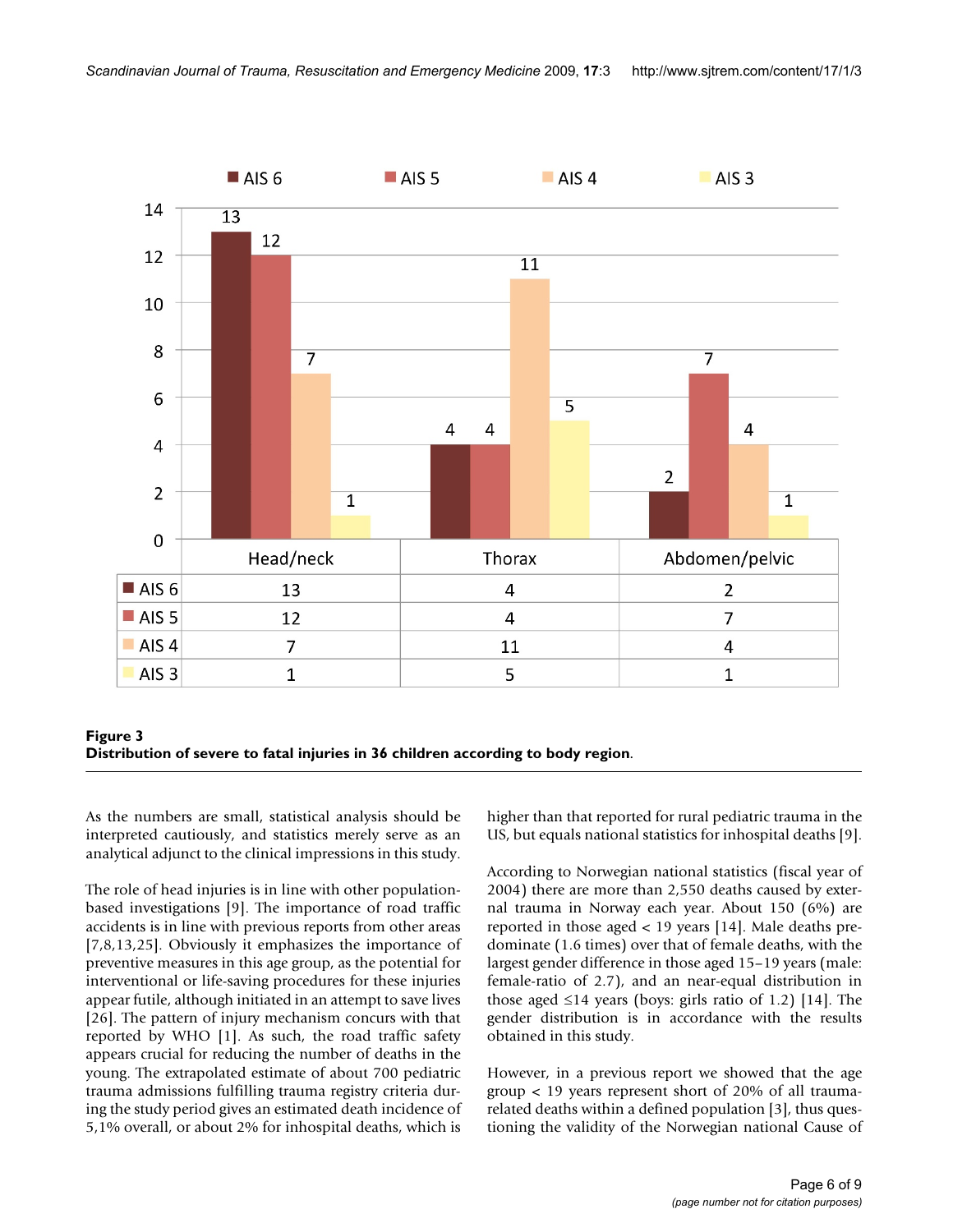

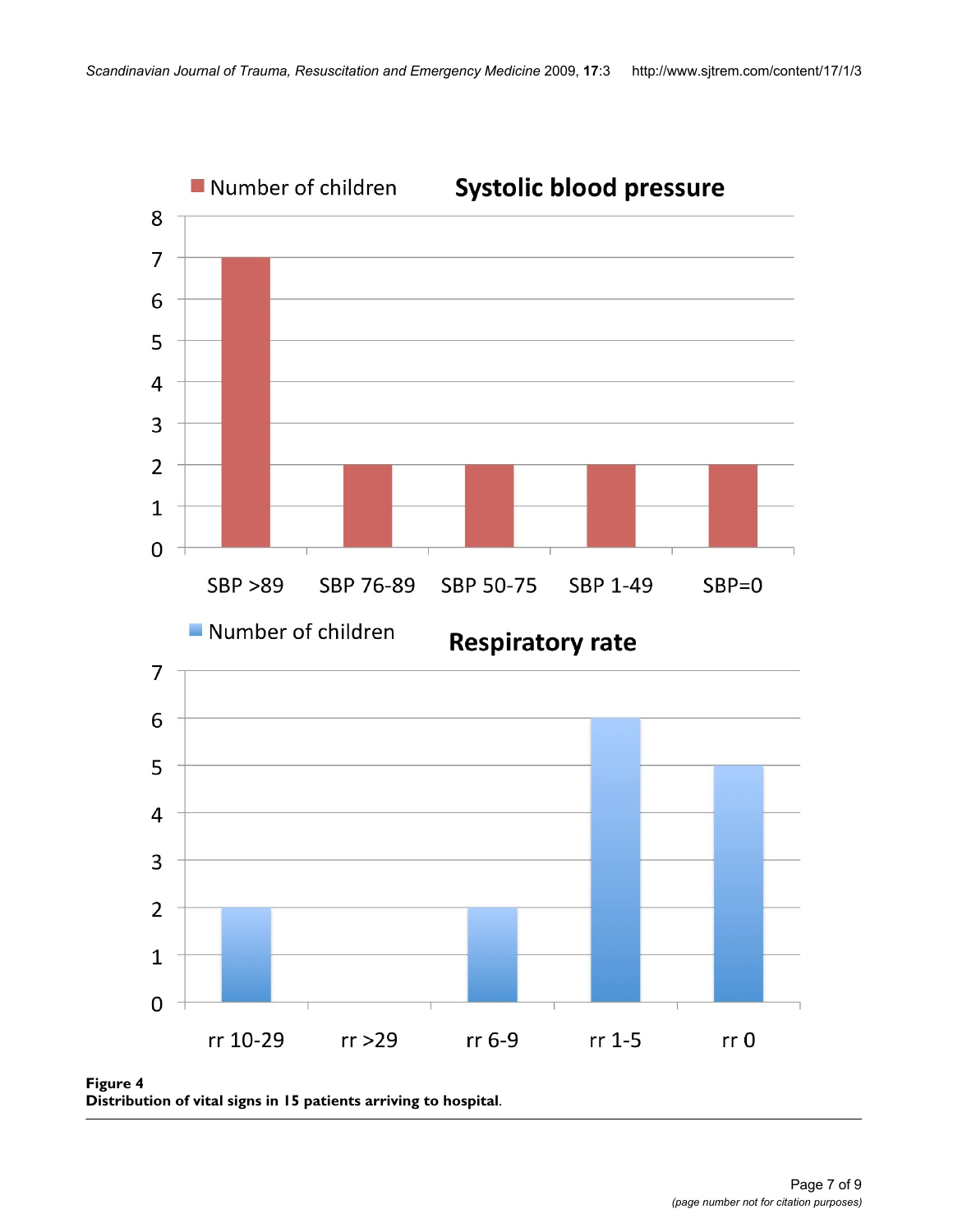#### **Table 2: Emergency procedures performed in 15 children reaching hospital alive.**

| Procedure                | n  |
|--------------------------|----|
| Prehospital intubation   | 15 |
| Thoracic drain insertion | 4  |
| Laparotomy               | 4  |
| Neurosurgery             | 3  |
| Pelvic fixation          |    |

Death statistics as these are based, and rely, on the accurate reporting and coding practices among regions and hospitals. Autopsy practice may vary significantly among regions, and thus trauma-related deaths may be underreported. This should deserve further attention, and mandates the need of a national trauma registry, which is currently called for in Norway.

As injuries are not completely random events, factors associated with injuries allow identification of high-risk populations and targets for intervention. Injury research includes development of conceptual models to include pre-injury, event, and post-event features that can be modified to prevent or limit injuries. Successful prevention strategies often include multifaceted approaches such as education, incentives for safe human behavior, legislation/law enforcement, and environmental changes [7]. Preventive programs must weigh both societal and economic values and costs. Careful evaluation for effectiveness of injury prevention programs to decrease or limit injury continues to be a challenge. Focus on injury prevention for penetrating trauma (i.e. handguns and firearms) appears less important in Norwegian pediatric fatal trauma, compared to US reports [2,12,27,28].

Somewhat surprising was the high number of deaths occurring during summer/spring-time, outnumbering deaths during autumn and wintertime. In southwestern Norway, daylight is reduced during the latter period (October through April) with dusk typically setting in when children are walking home from school, which has led to safety programs issued in media and schools with focus on traffic safety for children. Less focus has been issued on the same safety issues during summertime, when daylight and dusk periods are extended (almost until midnight for some periods) – however, more children may be active and out on the streets for a longer time during this time of year, and thus increasing the "time under exposure", i.e. for road traffic injuries. These observations are speculative at this stage, but should deserve further attention in future studies on causes and preventive strategies for pediatric trauma.

#### **Abbreviations**

(Ps): Probability of survival; (CNS): Central nervous system; (MOFS): Multiorgan failure syndrome"; (HEMS): helicopter emergency system; (SBP): Systolic blood pressure; (RR): respiratory rate; and (GCS): Glasgow Coma Scale; (RTS): Revised Trauma Score; (ISS): Injury Severity Score; (NISS): New Injury Severity Score.

#### **Competing interests**

The authors declare that they have no competing interests.

#### **Authors' contributions**

KS conceived and designed the study. KS, AJK, CLE and KET collected the data. KS performed the data analysis. KS drafted the manuscript. All authors interpreted data and critically revised the manuscript. All authors have read and approved the final manuscript.

#### **References**

- 1. Peden M, McGee K, Krug E, (eds): **Injury: a leading cause of the global burden of disease, 2000.** Geneva: World Health Organization; 2002.
- 2. Mendelson KG, Fallat ME: **[Pediatric injuries: prevention to reso](http://www.ncbi.nlm.nih.gov/entrez/query.fcgi?cmd=Retrieve&db=PubMed&dopt=Abstract&list_uids=17127129)[lution.](http://www.ncbi.nlm.nih.gov/entrez/query.fcgi?cmd=Retrieve&db=PubMed&dopt=Abstract&list_uids=17127129)** *Surg Clin North Am* 2007, **87(1):**207-228. viii
- 3. Søreide K, Krüger AJ, Vårdal AL, Ellingsen CL, Søreide E, Lossius HM: **[Epidemiology and contemporary patterns of trauma deaths:](http://www.ncbi.nlm.nih.gov/entrez/query.fcgi?cmd=Retrieve&db=PubMed&dopt=Abstract&list_uids=17899256) [changing place, similar pace, older face.](http://www.ncbi.nlm.nih.gov/entrez/query.fcgi?cmd=Retrieve&db=PubMed&dopt=Abstract&list_uids=17899256)** *World J Surg* 2007, **31(11):**2092-2103.
- 4. Burd RS, Jang TS, Nair SS: **[Evaluation of the relationship](http://www.ncbi.nlm.nih.gov/entrez/query.fcgi?cmd=Retrieve&db=PubMed&dopt=Abstract&list_uids=17426560) [between mechanism of injury and outcome in pediatric](http://www.ncbi.nlm.nih.gov/entrez/query.fcgi?cmd=Retrieve&db=PubMed&dopt=Abstract&list_uids=17426560) [trauma.](http://www.ncbi.nlm.nih.gov/entrez/query.fcgi?cmd=Retrieve&db=PubMed&dopt=Abstract&list_uids=17426560)** *J Trauma* 2007, **62(4):**1004-1014.
- 5. Potenza BM, Hoyt DB, Coimbra R, Fortlage D, Holbrook T, Hollingsworth-Fridlund P: **[The epidemiology of serious and fatal injury](http://www.ncbi.nlm.nih.gov/entrez/query.fcgi?cmd=Retrieve&db=PubMed&dopt=Abstract&list_uids=14749568) [in San Diego County over an 11-year period.](http://www.ncbi.nlm.nih.gov/entrez/query.fcgi?cmd=Retrieve&db=PubMed&dopt=Abstract&list_uids=14749568)** *J Trauma* 2004, **56(1):**68-75.
- 6. Sauaia A, Moore FA, Moore EE, Moser KS, Brennan R, Read RA, Pons PT: **[Epidemiology of trauma deaths: a reassessment.](http://www.ncbi.nlm.nih.gov/entrez/query.fcgi?cmd=Retrieve&db=PubMed&dopt=Abstract&list_uids=7869433)** *J Trauma* 1995, **38(2):**185-193.
- 7. Dowd MD, Keenan HT, Bratton SL: **[Epidemiology and preven](http://www.ncbi.nlm.nih.gov/entrez/query.fcgi?cmd=Retrieve&db=PubMed&dopt=Abstract&list_uids=12528779)** $t$ ion of childhood injuries. **Suppl):**S385-392.
- 8. Suominen P, Kivioja A, Ohman J, Korpela R, Rintala R, Olkkola KT: **[Severe and fatal childhood trauma.](http://www.ncbi.nlm.nih.gov/entrez/query.fcgi?cmd=Retrieve&db=PubMed&dopt=Abstract&list_uids=9813697)** *Injury* 1998, **29(6):**425-430.
- 9. Vane DW, Shackford SR: **[Epidemiology of rural traumatic death](http://www.ncbi.nlm.nih.gov/entrez/query.fcgi?cmd=Retrieve&db=PubMed&dopt=Abstract&list_uids=7602625) [in children: a population-based study.](http://www.ncbi.nlm.nih.gov/entrez/query.fcgi?cmd=Retrieve&db=PubMed&dopt=Abstract&list_uids=7602625)** *J Trauma* 1995, **38(6):**867-870.
- 10. Geiger JD, Newsted J, Drongowski RA, Lelli JL: **[Car surfing: an](http://www.ncbi.nlm.nih.gov/entrez/query.fcgi?cmd=Retrieve&db=PubMed&dopt=Abstract&list_uids=11150472) [underreported mechanism of serious injury in children and](http://www.ncbi.nlm.nih.gov/entrez/query.fcgi?cmd=Retrieve&db=PubMed&dopt=Abstract&list_uids=11150472) [adolescents.](http://www.ncbi.nlm.nih.gov/entrez/query.fcgi?cmd=Retrieve&db=PubMed&dopt=Abstract&list_uids=11150472)** *J Pediatr Surg* 2001, **36(1):**232-234.
- 11. Wesson D, Spence L, Hu X, Parkin P: **[Trends in bicycling-related](http://www.ncbi.nlm.nih.gov/entrez/query.fcgi?cmd=Retrieve&db=PubMed&dopt=Abstract&list_uids=10813324) [head injuries in children after implementation of a commu](http://www.ncbi.nlm.nih.gov/entrez/query.fcgi?cmd=Retrieve&db=PubMed&dopt=Abstract&list_uids=10813324)[nity-based bike helmet campaign.](http://www.ncbi.nlm.nih.gov/entrez/query.fcgi?cmd=Retrieve&db=PubMed&dopt=Abstract&list_uids=10813324)** *J Pediatr Surg* 2000, **35(5):**688-689.
- 12. Hackam DJ, Mazzioti MV, Pearl RH, Mazziotti GM, Winthrop AL, Langer JC: **[Mechanisms of pediatric trauma deaths in Canada](http://www.ncbi.nlm.nih.gov/entrez/query.fcgi?cmd=Retrieve&db=PubMed&dopt=Abstract&list_uids=15211138) [and the United States: the role of firearms.](http://www.ncbi.nlm.nih.gov/entrez/query.fcgi?cmd=Retrieve&db=PubMed&dopt=Abstract&list_uids=15211138)** *J Trauma* 2004, **56(6):**1286-1290.
- 13. Durkin MS, Laraque D, Lubman I, Barlow B: **[Epidemiology and pre](http://www.ncbi.nlm.nih.gov/entrez/query.fcgi?cmd=Retrieve&db=PubMed&dopt=Abstract&list_uids=10353971)[vention of traffic injuries to urban children and adolescents.](http://www.ncbi.nlm.nih.gov/entrez/query.fcgi?cmd=Retrieve&db=PubMed&dopt=Abstract&list_uids=10353971)** *Pediatrics* 1999, **103(6):**e74.
- 14. **Dødsårsaker. Ytre årsaker i alt (V01-Y89). 2004.** *Statistics Norway* 2004, **2007:**.
- 15. Agran PF, Castillo DN, Winn DG: **[Limitations of data compiled](http://www.ncbi.nlm.nih.gov/entrez/query.fcgi?cmd=Retrieve&db=PubMed&dopt=Abstract&list_uids=2222701) [from police reports on pediatric pedestrian and bicycle](http://www.ncbi.nlm.nih.gov/entrez/query.fcgi?cmd=Retrieve&db=PubMed&dopt=Abstract&list_uids=2222701) [motor vehicle events.](http://www.ncbi.nlm.nih.gov/entrez/query.fcgi?cmd=Retrieve&db=PubMed&dopt=Abstract&list_uids=2222701)** *Accid Anal Prev* 1990, **22(4):**361-370.